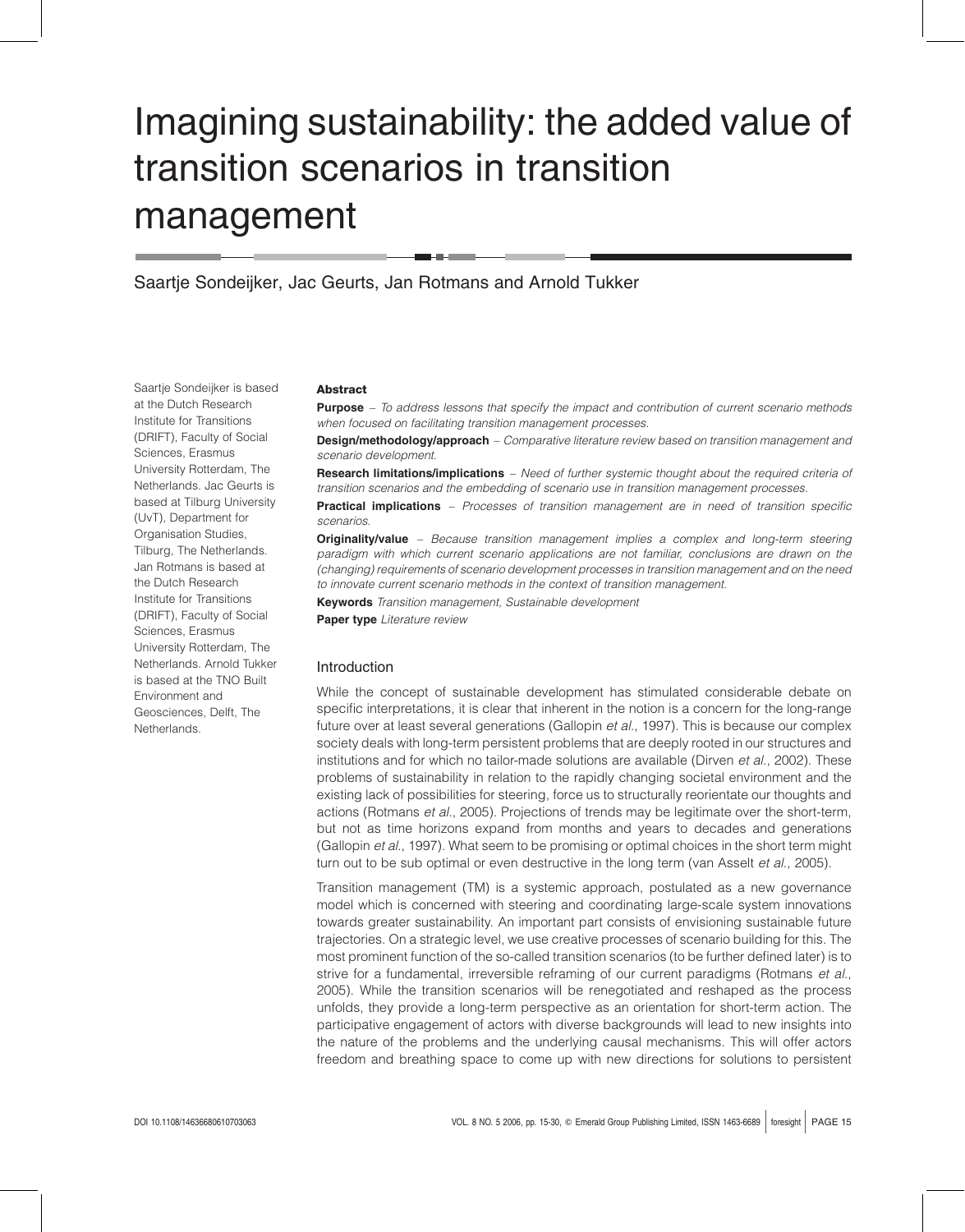problems. These insights form the prelude to a new way of thinking which serves the basis for alignment, enrolment and mobilization of collective action necessary to initiate and maintain sustainable system innovations (Kemp and Rotmans, 2001, cited in Berkhout, 2005; Rotmans, 2005).

Although the TM model has only recently been introduced, it has already been adopted in several projects. Two examples are:

- 1. the Energy Transition, which is initiated by VROM (Ministry of housing, land use, planning and environmental management) and Senternovem (Agency for sustainability and innovation); and
- 2. Parkstad Limburg.

Purpose of the former is to generate a sustainable energy system in The Netherlands by giving high priority to tackling persistent problems like climate change and the growing dependence of oil and gas from politically instable regions.

Government has a leading role in this process of renewal by facilitating necessary interactions between business, societal organizations, consumers, knowledge institutions and herself. Actions are directed at focused and ventured innovations in the energy system within the orientation of a long-term vision (Advies VROM-raad and algemene energieraad, 2004). The latter, region Parkstad Limburg paid too little attention to the suppression of inter municipal competition and to the positioning of Parkstad Limburg in Europe. Therefore, visions were developed that stimulated focus and direction for future development trajectories towards a more embedded region (Report of the core group Parkstad Limburg (Advies kerngroep Structuurvisie Parkstad Limburg 2030, 2003).

Besides this optimism, there are also several drawbacks. Although it is recognized that scenario development processes can provide direction and focus in TM processes by reflecting upon structural changes in society and developing long-term images of sustainable worlds, the use of these methods within TM is still rather limited. Reason lies in the fact that transition experts assume that current scenario methods cannot handle the complexity and dynamics of a transition, and that adjustments in the prevailing scenario methods are necessary (Rotmans, 2005; Elzen et al., 2004; Berkhout, 2005). This assumption builds on the notion of Wiek et al. (2006) who address the relevance of scenario use within processes of TM. We take this notion a step further by not only addressing their relevance but also questioning their quality when instrumental for TM. Given this assumption, a first task is to give systemic thought to required criteria of scenario development processes when assisting TM. In a later stage these criteria can be further developed into scenario methodologies. The latter is not within the scope of this article but the relevance needs to be addressed. Until now, most scenario applications have been carried out in isolation, serving the goal of policy making. Therefore, they have a strong orientation towards content aspects (Berkhout and Hertin, 2002; van der Heijden, 2005; Schwartz, 2005; Ringland, 2002). Transition scenarios on the other hand are embedded in a TM trajectory, i.e. they build on and refine the conditions of sustainable visions by developing these further into concrete storylines. The resulting transition scenarios then provide direction and focus for the identification of sub themes that can be developed into transition pathways, eventually leading to experiments. For these reasons, more attention has to be paid to process related aspects of scenario development.

Also on a more global scale, in Agenda 21[1], the need for a systemic approach like TM in relation to future thinking was explicitly recognized. However, they also mark that there has not been remarkable progress since. It is recognized that scenarios pursued in sustainability science should be conducted at all scale levels using a systemic approach. They should be comprehensive, participatory and anticipative as well as adaptive. Useful scenarios for TM must stress integration, recognize uncertainty, appreciate irreducible normative aspects, and engage the public in discourse on sustainable development (Raskin et al., 2002). The Earth Summit in 1992[2] also marked the recognition that environmental, social, and economic concerns are closely connected and must be pursued jointly. Yet structures of power and habits of mind change slowly. Many scenario development efforts are still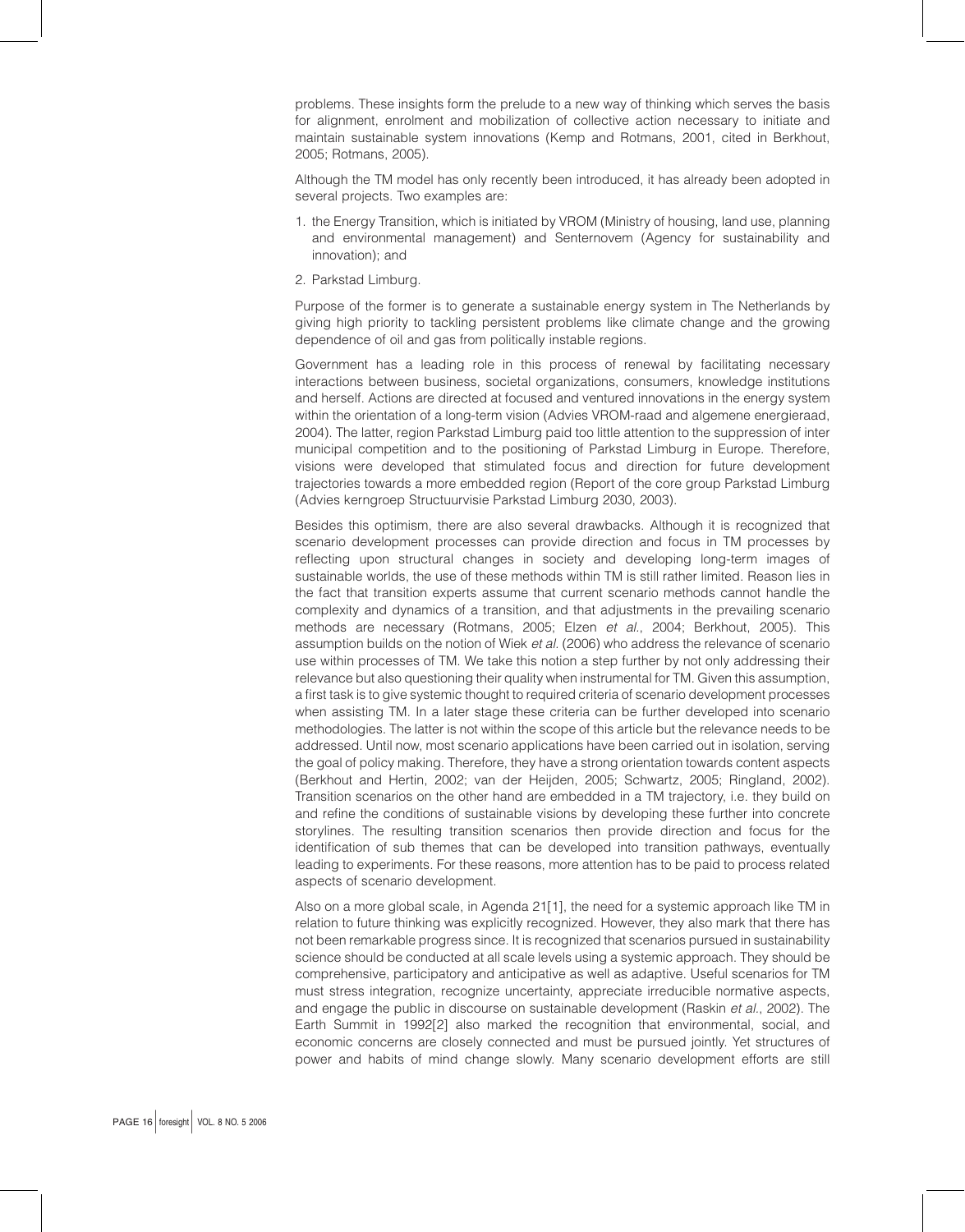narrowly focused, and effective scenario methods for more integrated approaches to sustainable development are still lacking (Gallopin et al., 1997). Action is needed to develop appropriate methodologies (Raskin et al., 2002).

Summarized, TM is a promising governance model with regard to the drive towards a more sustainable world. Promising projects have been initiated, but theory and practice about how scenario development processes can be embedded in TM can and must be brought a step further.

#### **Outline**

Main purpose of this article is to address the question whether current scenario methods need adjustments in order to be useful in facilitating transition management processes. However, before we can give an in-depth insight in potential innovations for scenario methods it is useful to first explain the origin and the concept of TM and the added value that scenarios can have within TM. Based on these insights, process and content criteria for transition scenarios can be derived. In order to address the required innovations in current scenario methods, it is useful to give a state-of-the-art of past and current scenario methods. As will be seen, changing requirements of scenario methods over time follow an ever-growing perceptional increase in the complexity of the environment over time. Based on these insights, a comparative literature review will be made between the prevailing scenario methods and the required criteria of scenario methods when instrumental for transition management. This in order to address lessons that specify the impact and contribution of current scenario methods when focused on facilitating transition management processes.

## Transition management

# Origin and concept of TM

Over the past decade environmental concerns have increasingly been integrated into the management routines of both states and corporations. Since the mid 1990s there has been an impressive growth in the literature of sustainability challenges (WCED, 1987; Gallopin et al., 1997; Raskin et al., 2002, Meadowcroft, 2005). Sustainability research defines a fascinating new program of scientific research. It is the basis for an early warning system that can alert decision-makers and the public on future perils and provide guidance on ways to respond. This paragraph will reflect on a recent development in this field.

# Origin of TM

In addition to what has been said earlier about the concept of TM, it is a governance model aimed at the creation of micro-level initiatives that will structurally transform a regime through a process of scaling up (Rotmans, 2003). The long-term transition scenarios foster direction and focus for initiating and realizing this societal transformation towards sustainability. The ideal outcome is a transition, a non-linear process of societal change in which the structure of a societal system transforms (Rotmans, 2003). Transition management has its roots in complexity theory, governance theory and social theory. As it is not the purpose of this article to describe into depth the underlying theories of TM and its associated assumptions, the basic notions will be briefly highlighted in order to better understand the origin of TM. Complexity theory has its primary focus on the dynamics of complex, adaptive systems (Krohn et al., 1990) with which the dynamics of a transition are comparable. Complexity theory lends us the insight that complexity must be viewed as a means of leverage for steering. Anticipative – as well as adaptive steering mechanisms must be combined in order to transform a complex, adaptive system from one state to another. Governance theory is relevant for TM in that it addresses the need to direct complex societal dynamics. Although traditional forms of governance have proven to be inadequate for steering societal challenges with a high degree of complexity ((Mayntz, 1993), (March and Olson, 1995), (Fox and Miller, 1996), (Scharpf, 1999), (Hooghe and Marks, 2001), (Teisman, 2005) cited in Rotmans, 2005), new forms of governance are more in line with the notion of societal complexity and – dynamics. TM contains the main characteristics of these new forms of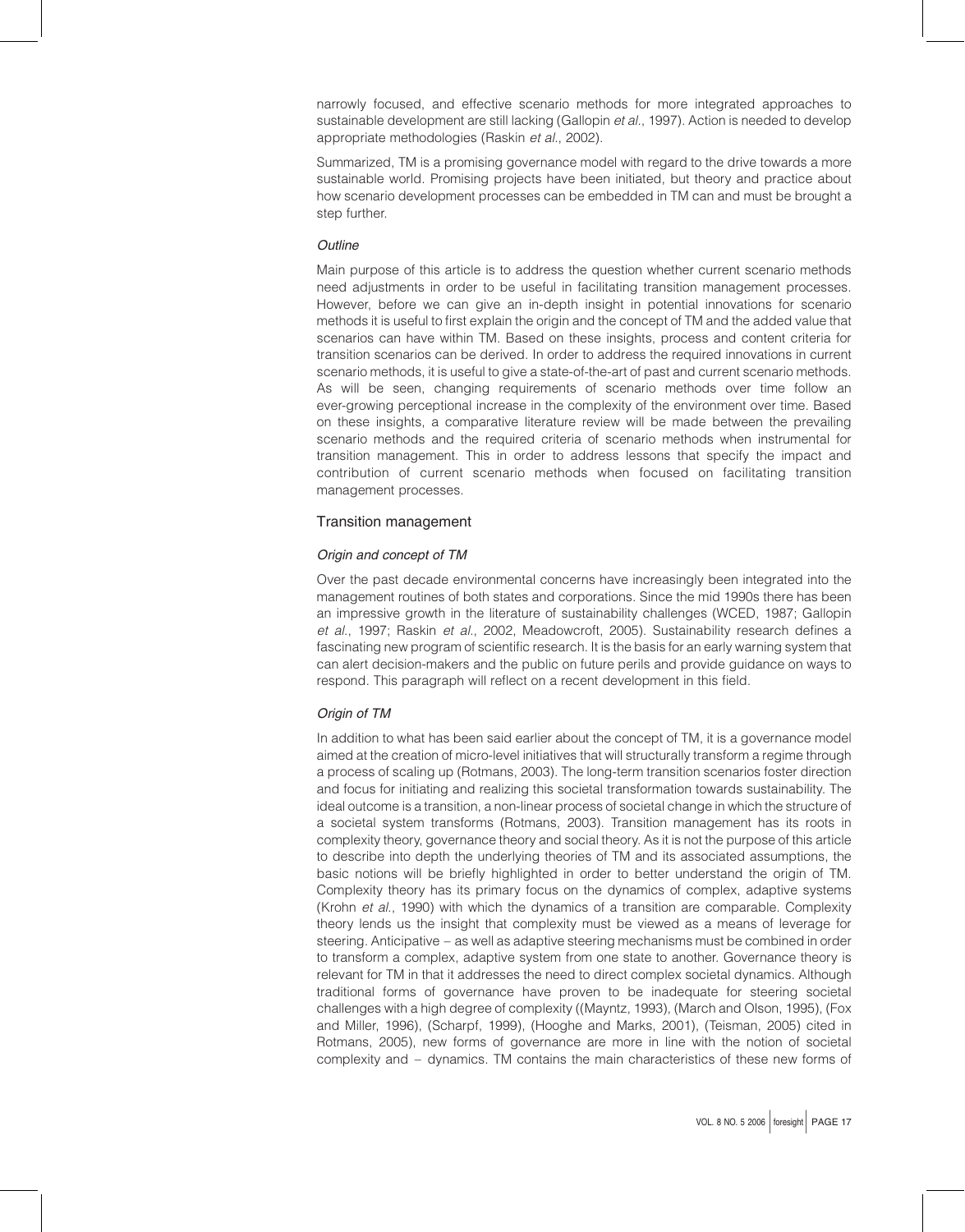governance i.e. network management (Dirven et al., 2002; Kickert et al., 1997), interactivity (de Bruin et al., 1998; Dirven et al., 2002), pluralism (Grin, 2004; Rotmans, 2003), multi-level focus (Rotmans and Rothman, 2003) and social learning (Leeuwis, 2003; Loeber, 2004). Social theory offers a useful starting point for analyzing societal dynamics. In that sense, social theory forms a bridge between complexity and governance in that it describes and explains the co-evolution between actors, structures and practices. Social theory starts from the notion that interactions exist between structures, actors and practices. The assumption is that societal structure is both the result and means of acting: Intended and unintended effects of acting lead to a social structure. Once it exists, it contributes to the determination of rules and means for the actions of societal actors (Giddens, 1984, cited in Rotmans, 2005), (Grin et al., 2003).

A closer comparative analysis between the concepts of TM and these theories reveals also many differences, suggesting that TM shares features to each of these approaches but is reducible to none of them. However, an in depth description of differences and similarities does not serve the purpose of this article. Therefore, we suffice with only mentioning the background against which TM has developed and continue the next paragraph with explaining the main concepts of TM that are relevant in light of scenario development processes.

## Concept of TM

Transitions are important in relation to sustainable development as they can open the door to radical improvements in societal performance (Meadowcroft, 2005). Although transitions cannot be controlled in any absolute sense, they can be influenced through intentional intervention. Transition management is a deliberate attempt to bring about long-term change on a system level (Rotmans, 2005). This requires the encouragement of a coalescence of seemingly unrelated bottom-up initiatives that follow on diverse global trends (Raskin *et al.*, 2002). ''Seemingly unrelated'' because these diverse niche-based innovations take place on different societal domains, each domain having its own pace of change. Rapid movements characterize i.e. economic developments while cultural developments can be recognized by relatively slow movements. Therefore, the initiated innovations seem to exist in isolation. However, the reinforcement of the different innovations into a joint project for structural change is a prerequisite for a transition to happen (Rotmans, 2005). This mechanism is time dependent and only occurs when developments in different domains synchronize in one and the same direction. A purpose of TM is to cultivate the right incentives for synchronization to happen. This is also called goal-oriented modulation (Kemp and Loorbach, 2003; Meadowcroft, 2005). The stimulation of different niche-based innovations is intended to nurture sustainable alternatives to existing practices. This may prelude the long-term path towards a regime transformation or a regime shift.

This long-term perspective is embodied in transition scenarios, which are defined as participatory explorations of possible development trajectories that incorporate a structural systems change towards a desired, sustainable future state of the system. The term ''explorations'' in the foregoing definition indicates that the pathway towards a sustainable future can be characterized as an uncertain one, in need of a reflexive process of searching, learning and experimenting. As transition patterns have multiple (often conflicting) determinants such as behavior, culture, technology, economy, institutions, environment and policy, the pathways towards a sustainable system state cannot be outlined and predicted in advance. Also, although people today are working in similar conditions of uncertainty as in former times, the higher risks and uncertainties of larger scale activities (Beck, 1992, cited in Harremoes et al., 2001) and the greater pressure from the mass media (Smith, 2000, cited in Harremoës et al., 2001) make it more difficult to survive and grow in this era of uncertainty. All this means that ''the future'' cannot be treated as an objective fact but needs to be thought of as being emergent and only partially knowable. The focus is on learning-by-doing and doing-by-learning while exploring interrelationships among trends and key uncertainties. In this sense, the future should not be treated as an ''empirical'' reality but rather as a set of only partially viewable alternatives that describe a ''possibility space'' (Gallopin et al., 1997). Focused on transition scenarios, people should strive not only for a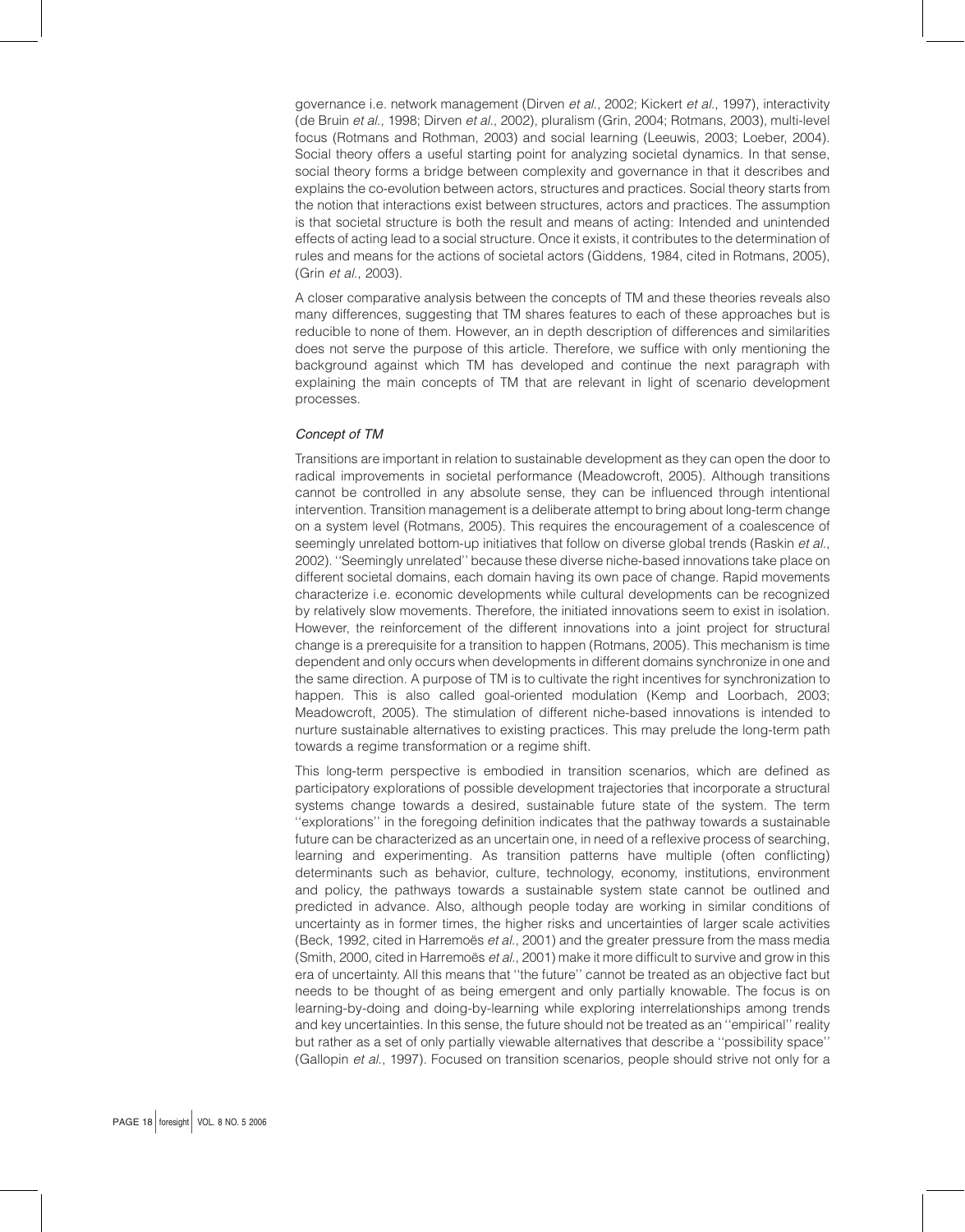single scenario, which most likely corresponds with their expectations, but instead they should try to acquire multiple scenarios that describe the whole ''window of opportunities'' (Fink et al., 2004). The acknowledgement of a multiplicity of transition scenarios is presented as a strategy to:

- $\blacksquare$  map out the nature and types of uncertainty in order to anticipate on it,
- $\blacksquare$  to avoid a premature lock-in by keeping options open, and to
- create space and ambition for new directions in solutions.

This in contrast to traditional approaches of futuring that tend to seek for a single truth and representation of reality, thereby ignoring uncertainty (Mitroff and Kilmann, 1987). In conclusion, as traditional approaches still seek to develop plausible assumptions about the future, the accuracy of projections within TS has no longer priority. Rather, they aim to provide a imaginative systematic framework to draw out, challenge and refine knowledge about the future (Raskin et al., 2002).

When operationalizing TM, the main instrument is the establishment of transition arenas. The actors within a transition arena take part in a cyclical process, also called TM-cycle, within which problems are structured, visions, transition scenarios and transition pathways are developed, networks are mobilized, experiments are carried out, results are monitored and learning points are reflected on. Within this article, attention will only be paid to the development of transition scenarios. Recent literature on other parts of the TM cycle can be found in Loorbach and Rotmans (2006).

The transition arena should be seen as an innovation network on a strategical level, consisting of forerunners from various backgrounds, confronting and integrating each other's perceptions over persistent problems. These deliberations lead to a new way of looking at reality that manifests itself in the form of a shared problem perception (Loorbach, 2004). Based on these insights actors should come to realize that sustainability cannot be realized by continuing current practices. Habits of mind have to change and developing transition scenarios of long-term sustainable futures onsets this process. By deliberating over desirable pathways towards sustainability, the bridge to be breached from now towards the future comes into focus and creates a sense of urgency. Construction of transition scenarios goes beyond reason generation in that it examines combinations of events that may seem idealistic and improbable from today's perspective – but are possible, and maybe even necessary to achieve goals of sustainability (Raskin et al., 2002). As the development of transition scenarios is integrated in the TM-cycle just mentioned, the condition arises to further concretize and downscale the scenarios in a stepwise manner. This way, transition scenarios can provide support for bringing long-term desirable futures into contact with short-term practices that are of value for today. The long-term images on a system level provide insight in the problems that need to be tackled and the neglected areas that need more attention in the future. Based on this, different themes can de identified and subsequent pathways can be developed on a tactical level. On an operational level, end goals and sub goals can be defined, coalitions can be formed and concrete experiments can be thought of.

#### Added value of scenarios within processes of TM

Now that the background and the concept of TM are explained and the use of scenario methods within TM is clarified, one could wonder why scenario methods in itself are useful within processes of TM and more specifically why they are more useful than other methods related to future thinking, i.e. forecasts, trend extrapolation etc. This paragraph will deal with these questions.

First of all, recent literature on transition management has placed a great deal of importance on the role of the creation of scenarios for a sustainable future (Kemp and Rotmans, 2001, cited in Berkhout, 2005). Reason lies in the fact that transition management only recently is more and more seen as the pretension that long-term, co-evolutionary processes in society are not an inescapable fact-of-life, to be understood in retrospect rather that be controlled pro-actively. Policy makers are not detached and clinical observers of change, they are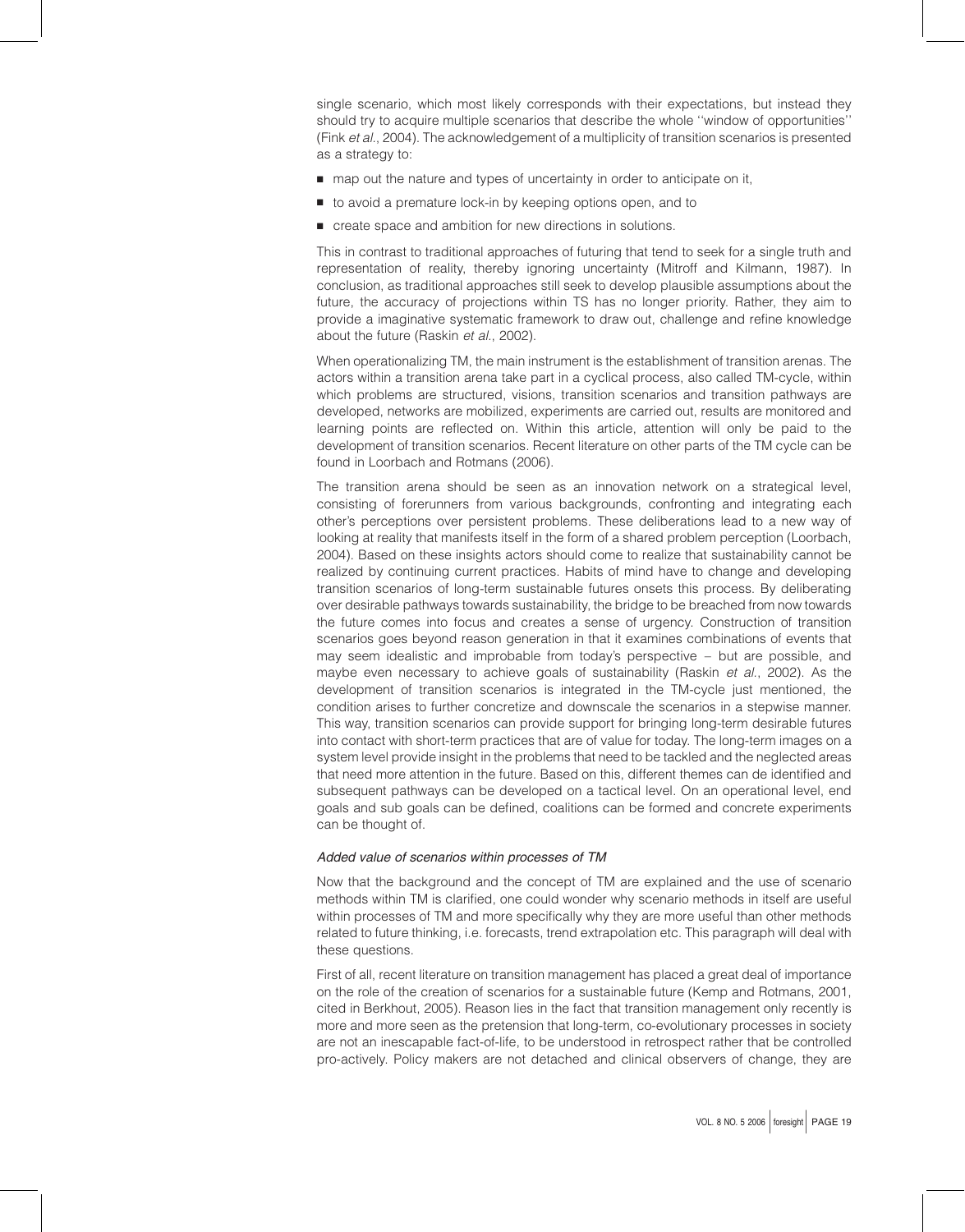active participants able to onset innovations in the right direction (Bruggink, 2005). Scenarios provide long-term images of sustainable futures on a strategical level. In this sense, they serve as a framework for short-term actions at an operational level. They ensure the enrolment of actors into coalitions for change and strategic conversation within and between these coalitions. This is supposed to result in alignment and mobilization of collective action necessary to initiate and maintain sustainable system innovations.

Second, Kasemir et al. (2003) argue that scenario development is an approach that is well suited to explore a transition towards sustainability. The basis of scenario development lies in surfacing weak signals that herald changes in society, sometimes fundamental in nature, be they political, economic or social. Often it requires a unique combination of elements to initiate the onset of transitions, i.e. subsidies, network support, technology innovation, experiments and paradigm shift. Scenario development, by addressing such combinations, is one of the few methodologies that offer the opportunity to prepare us for transitions.

Third, as already said before, the discussion within the first phase of a transition arena is assumed to facilitate the convergence of different problem perceptions based on the articulation of diverse perspectives of forerunners. This leads to new visions on the nature of problems and the underlying causal mechanisms. The resulting scenarios can prelude the paradigm shift that is necessary for the realization of the transition that is strived for. Processes of scenario development are not only crucial for indicating the gap between now and the future but also for sharply indicating the desired direction of development. This direction creates the space in which future transition activities can be exploited and is therefore an absolute necessary condition for a successful continuation of the trajectory.

The fourth value of scenarios within TM builds on the paradigm shift mentioned in the preceding one. The intended benefit of scenarios is that they stretch as well as focus people's thinking. The presumption is that scenarios on the one hand reduce overconfidence (Lichtenstein et al., 1982) by making available to the mind futures not yet considered (Koriat et al., 1980) as well as challenge those presumed likely (Mason and Mitroff, 1981). In this light, Ringland (2002) argues that the challenge for sustainable development is to understand and imagine the complexity of the future so that we are prepared for the unthinkable. Anchoring is an important psychological factor contributing to the above presumption. Scenarios can shift the anchor or basis from which people view the future, also called "reframing" (Berkhout et al., 2002). For most people, the most typical mental anchor is the past and usually they do not adjust their thinking very far from this starting point. However, social learning processes and reflexivity can teach us that the past may be a highly misleading guide to the future (Gilovich, 1981), especially after major discontinuities have occurred such as tax changes, deregulation etc. On the other hand, the value of scenarios lies in the capacity to focus many individually held images. Without this clarity, scenarios cease to have a practical value for society, in the sense of providing a basis for the mobilization of collective action towards sustainable system innovations on the short term (Berkhout et al., 2002). These two characteristics of scenarios – stretching and focusing – are more or less contradictory. Therefore, scenarios need to strike a balance between on the one hand representing a window of opportunities and on the other hand functional clarity and simplicity (Berkhout et al., 2002).

## Transition scenarios

Foregoing paragraphs explained the concept of TM and clarified the use and function of scenario development within TM processes. Based on these insights, it is possible to condense process and content criteria of scenario methods that are required when assisting TM processes. This does not mean that we provide a completely developed methodology for transition scenarios – as this is still work in progress and something that needs further research – we simply point out the process and content criteria that characterize a scenario method instrumental for TM. Based on our literature review, we presuppose that these criteria are useful and necessary when developing transition scenarios. As will be seen later on, some of these requirements are new and distinctive for transition scenarios, some build on existing insights of scenario development in the (recent) past.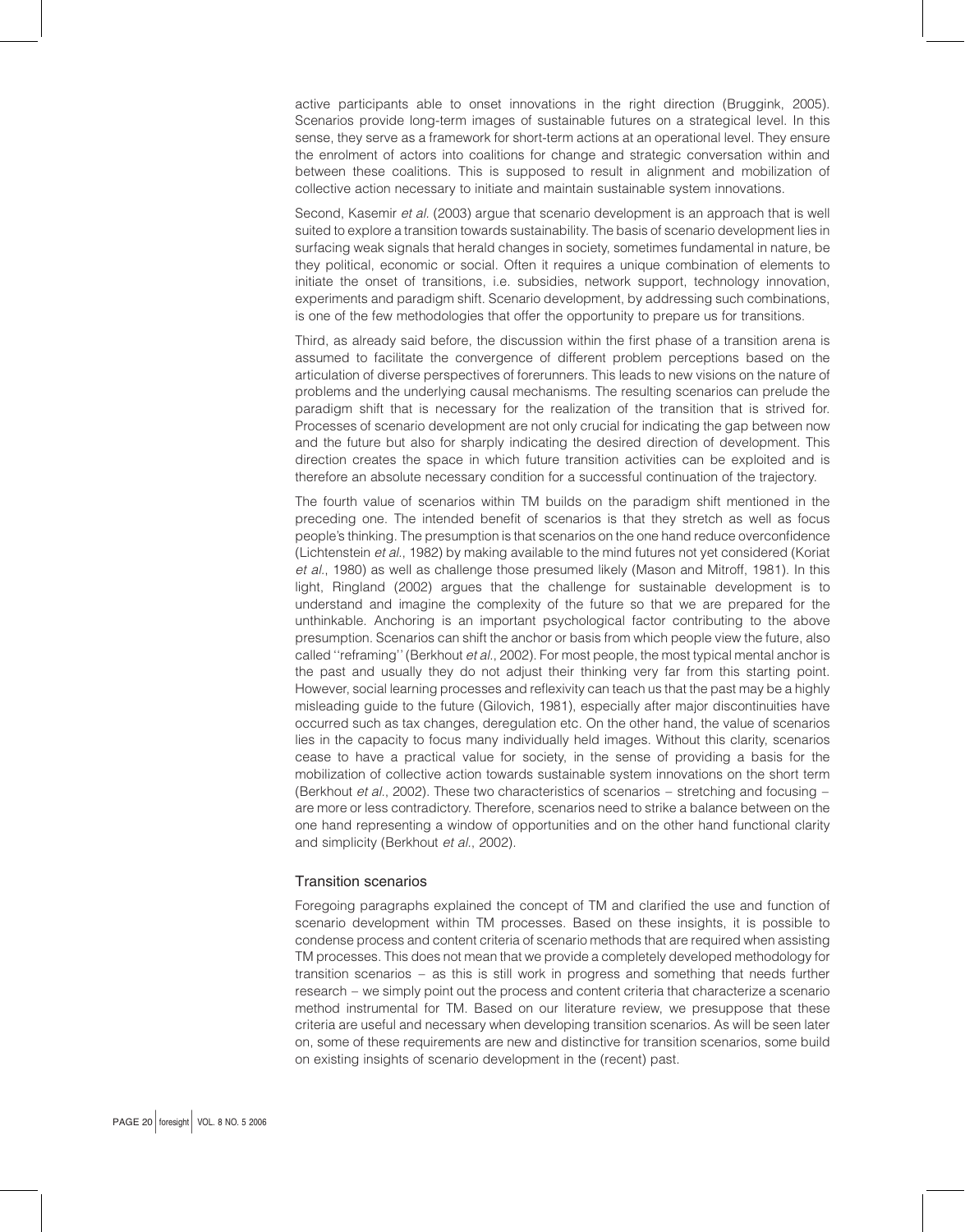#### Process – and content criteria of transition scenarios

The process criteria of transition scenarios refer to cognitive and/or behavioral processes that need be encouraged during the participative engagement of scenario development. The content criteria refer to the characteristics of the contents of the actual transition scenarios.

## Process criteria of transition scenarios

- It is an explicit purpose to onset a seek- and social learning process for exploring desirable future pathways towards sustainability and translating these into concrete experiments on an operational level. As a transition is surrounded by complexity and uncertainty, we need to stimulate an anticipative and adaptive attitude towards future complexity and changing circumstances in society.
- Generate a sense of urgency that convinces actors of the necessity of a structural change in the societal system. This should also encourage actors to feel free in generating innovative ideas for directions to sustainable solutions.
- **Internalize a change in the mindset on a system level, meaning that actors need to start** thinking in terms of the complexity of a transition and the associated consequences in time. Therefore, a long-term orientation is needed while being sensible for weak signals.
- **B** Stretching while focusing, as already thoroughly explained in the foregoing paragraph.

#### Content criteria of transition scenarios

- **B** The transition scenarios need to be as open as possible in exploring desirable pathways towards the future because we need to build in a reflexive attitude towards future complexity and uncertainties. Due to the fact that TM strives for sustainability, the explorative notion is guided by a normative framework of sustainability.
- **In order to create a feeling among actors (in an arena) that they are working in concert** towards future ambitions of sustainability, a transition scenario needs to be focused on a societal transition challenge. Therefore, persistent problems on the short-term need to be translated into sustainable ambitions on the long term.
- **B** As transition scenarios are developed at a strategic level, they need to deal with the complexity and the dynamics of the whole system and not only a subsystem. Also, overarching transition concepts like i.e. multi-scale, co-evolution, modulation and scaling up need to be captured.
- **F** Transition scenarios are instrumental in the TM-cycle. Therefore, besides being of value for the strategic level at which they are developed, they also need to be of value for the tactical and the operational level. This implies that the storylines, giving insight in the unfolding societal developments over a period of one or two generations, need to be the framework and orientation for short-term actions.
- **B** The transition scenarios need to have a utopian character because when striving for a societal transition, we inherently strive for a structural change in a systems' structure, its processes and its culture. Therefore, when transition scenarios would result in optimization strategies we would have failed in realizing this structural change that we believe is necessary for reaching future sustainability. This implies that the future images in transition scenarios need to be derogative from our prevailing perception of reality, impossible to reach by sufficing with optimization strategies. However, in order to bring about long-term commitment, the current perceived reality of actors needs to be captured. Therefore, the transition trajectories which lead to the images need to be based on informed imagination.
- **Finally the storylines need to be integral, consistent and coherent. Integral, meaning that** the storylines describe complex patterns that emerge from the dynamics yielded by mutual action-reaction patterns. Consistent, meaning that the elements of the storyline build progressively on one another and are not contradictory. Coherent, meaning that all the parts of the transition scenario fit well together and form a united whole.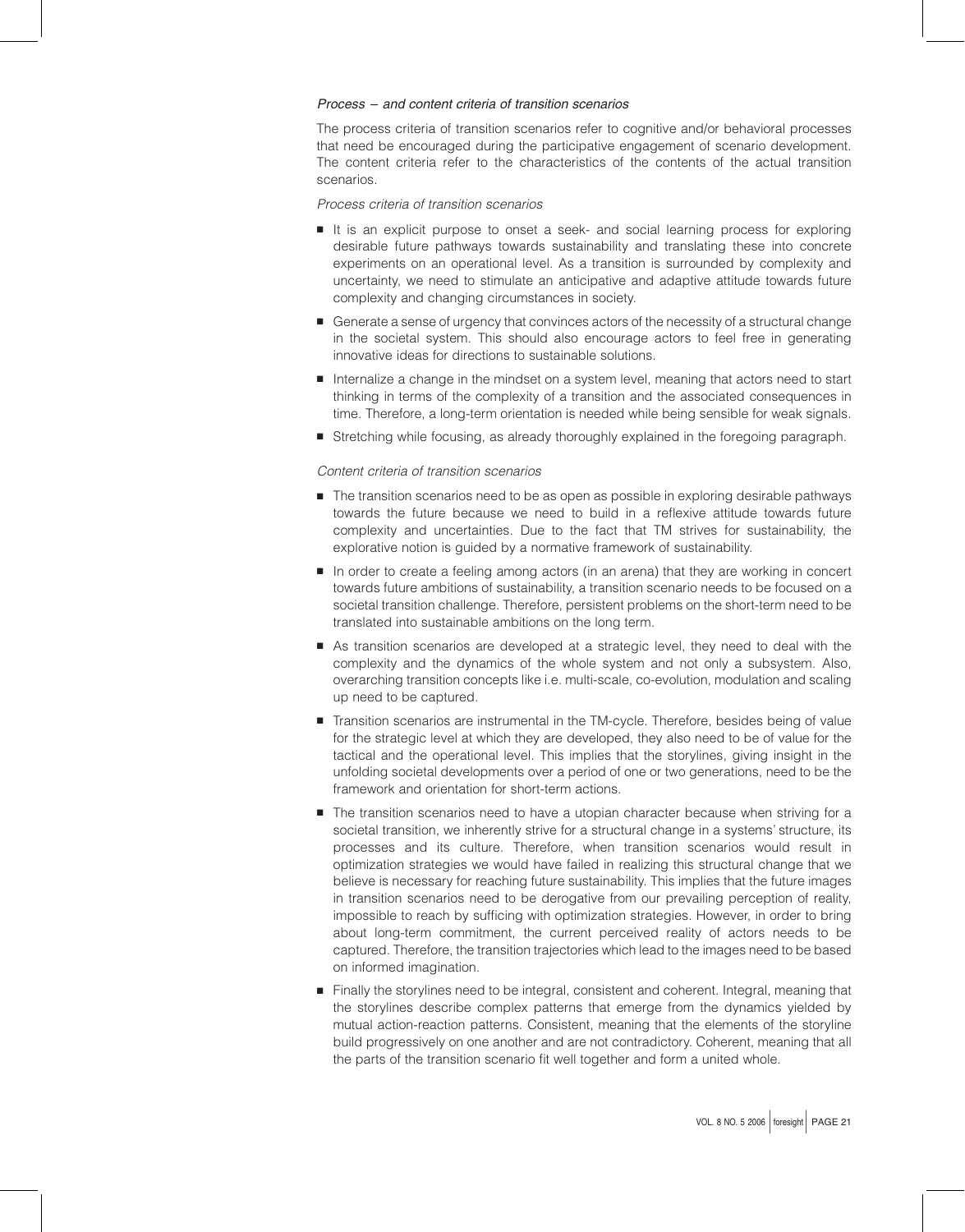In order to retrieve the distinctiveness of these criteria, and thus the need for innovations/specifications in existing scenario practices when used for facilitating TM, it is useful to first give a state-of-the-art of scenarios.

## **Scenarios**

#### State-of-the-art

Research on the future has heterogeneous traditions and strands, including scenario planning, ''La prospective'' and strategic management. It did not develop in a linear way but has been influenced by a number of schools – the RAND Corporation, Stanford Research Institute (now called SRI International), Shell, SEMA Metra Consulting Group, and many others (van der Heijden, 2005). This intellectual history of futures research is complex but basic stages can be recapitulated based on societal developments in the world (Schoemaker, 1993).

In its broadest sense, scenario thinking is as old as prospective story telling. However, as a tool for future thinking, its formal roots trace back half a century, to early systems thinking in the 1940s and the use of computer simulation in the Manhattan project. In 1942, atomic physicists such as Lawrence, Oppenheimer, Teller and Compton were unsure whether a full-scale explosion of the atom bomb might literally ignite the skies (Davis, 1968, cited in Schoemaker, 1993). Computer simulations were used to estimate probabilities of the atmosphere and the planet catching fire. The subsequent flourishing of scenarios seems to reflect three relatively independent research strands. First, the development of computers enabled simulated solutions for otherwise intractable problems. Second, game theory (von Neumann and Morgenstern, 1947, cited in Schoemaker, 1993) provided a rich theoretical structure for the study of social interaction and conflict (Dresher, 1961; Shubik, 1964, cited in Schoemaker, 1993). Third, the post-war defense needs of the USA required war games in which humans and machines interacted. The RAND Corporation played a central role in bringing these strands together for military purposes (Kahn and Mann, 1957, cited in Schoemaker, 1993). Kahn and Wiener (1967), who were part of the RAND Corporation, explored possible consequences of nuclear proliferation, defining scenarios as ''hypothetical sequences of events constructed with the purpose of focusing attention on causal processes and decision points''. More specifically, Herman Kahn coined the term ''scenario'' when he introduced his technique of ''future-now thinking''. This resulted in his famous book The Year 2000 which combined detailed analysis with the use of the imagination to produce a report that people living in the future might have written (Berkhout et al., 2002; van Notten, 2005). Kahn reasoned that imagination had always been integral to the contemplation of the future, and that scenarios were a way of stimulating and disciplining imaginative thinking (van Notten, 2005).

## First generation of scenarios

Influenced by Kahn and Wiener, the first generation of scenarios can be traced back to the 1950s and 1960s when Western countries faced the prospect of uninterrupted economic growth, structural transformation of the economy accompanied by rapid urbanization and a strong consensus to develop the welfare state. A major focus in these scenarios was technological and economic forecasting using hard methods, i.e. trend extrapolation, cross-impact analysis, simulation and technological forecasting models (Khakee, 1999), leading to feasible and relatively surprise-free futures. Scenarios were not more than statistical predictions of end state descriptions (Schoemaker, 1993) whereby probability distributions of possible future outcomes were estimated to improve the quality of decision-making (Ringland, 2002). The break in the economic growth trend, following the oil crisis in 1973, came as a shock and resulted in a loss of faith in trend extrapolations and other economic and technological forecasting approaches which dominated the planning practice at that time (Khakee, 1999). Also, due to the lack of integration between scientific knowledge and intuitive knowledge (Khakee, 1999), long-term forecasting has increasingly become discredited because more often than not predictions have proven to be incorrect (Berkhout et al., 2002). Scenarios tended either to overestimate the potential of modern technology and the pace of change (Kahn and Wiener, 1967) or to underestimate the role of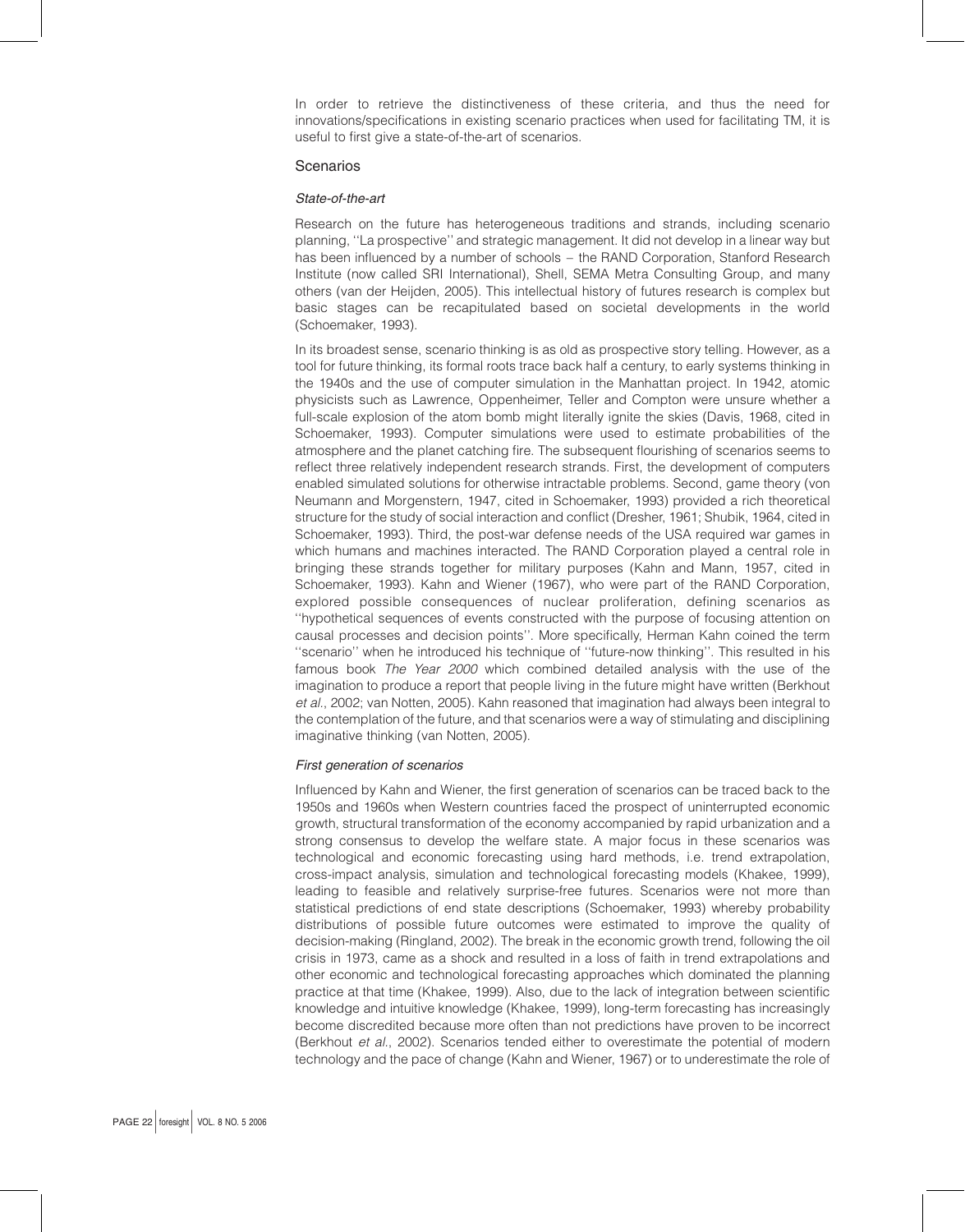technology and adaptive behavior by people, organizations and societies (Cole et al., 1973; Meadows et al., 1972). These studies also overstated the reliability of their predictions.

#### Second generation of scenarios

The 1970s saw a second wave of interest in scenario planning, especially in corporate strategic planning. The traumatic effect of the ''oil crisis'' in 1973 drew attention to the possibility for major unexpected changes in the international economic system (Godet, 1987). The new climate reinforced a shift from forecasting approaches to exploratory and prospective approaches that provided a mechanism for searching for potential discontinuities (Berkhout et al., 2002). These more recent approaches recognize that the future cannot be extrapolated through data and relationships of the past, because drivers of change in social systems are not only multiple but also interact in different ways and at different speed. Although change in social and economic systems is often ''directional'', path-dependent or ''locked in'', novelty and surprise are also inescapable features (Dosi, 1984; Nelson and Winter, 1982; North, 1990).

In the early 1970s, Ian Wilson at GE, Pierre Wack at Shell and Peter Schwarz at SRI International redefined scenarios as descriptions of future conditions rather than accounts of how events might unfold. From then on, scenarios offered a set of distinct alternative futures to emphasize that the business environment was uncertain and could evolve in totally different ways (Millett, 2003). Scenarios were not mere end state description, but they especially highlighted dynamic interactions. Furthermore, they aimed to reflect a variety of viewpoints so as to cover a broad range of future possibilities (Wack, 1985a, b). Note that scenarios, in this sense, do not focus on single line forecasting nor on fully estimating probability distributions, but rather on bounding and better understanding future uncertainties. This treatment of uncertainty is quite different from more traditional methods which usually present one model, with uncertainty nested within it (de Geus, 1988). The scenario methods popularized by GE, Shell and SRI International emphasize creativity and imagination. The practitioners of this method assert that a discontinuous future cannot be reliably forecasted, but can be imagined and ''lived in'' as a means of learning from it. Following this development, a shift can be seen from building scenarios for best estimates to using them for measures of dispersion (Ringland, 2002).

Despite the fact that both streams of scenarios were meant for strategic planning, no evaluation is available of how the results of the scenarios influenced decision-making. Generally, few efforts were made to link scenarios to policy making by means of specific strategies (Millett, 2003). This problematic relationship between long-term scenarios and short-term action was supposed to improve in the upcoming years.

# Third generation of scenarios

After the Brundtland Report (WCED, 1987) and the Earth Summit in 1992, a third wave of global scenarios was launched in the context of the sustainability challenge. The attention for sustainability is encouraged by the fear that humanity will not find a path to a desirable form of global development (Raskin et al., 2002). From then on long-term, complex and uncertain processes in society would no longer be seen as an inescapable fact-of-life, to be understood in retrospect rather that be controlled pro-actively. Policy makers are not detached and clinical observers of change (Bruggink, 2005), they are capable of shaping their futures and of acting reflexively in response to new knowledge about what the future may hold.

Based on this belief, Inayatullah (2002) assumes that in the upcoming years future studies will evolve through changes in several areas. The first factor shaping the future of the field is the move from single point forecasting (accurate and precise predictions) to scenario planning (alternative futures) to foresight (institutional capacity building) to creating a future-oriented and learning society. With the increased rapidity of change as well as epistemological debates about the nature of knowing, living with uncertain futures instead of creating a certain world has become far more important. Associated models favor participatory, interactive, knowledge and transcendent-based associations. This new perspective is concerned with using the future to create people that are reflexive of how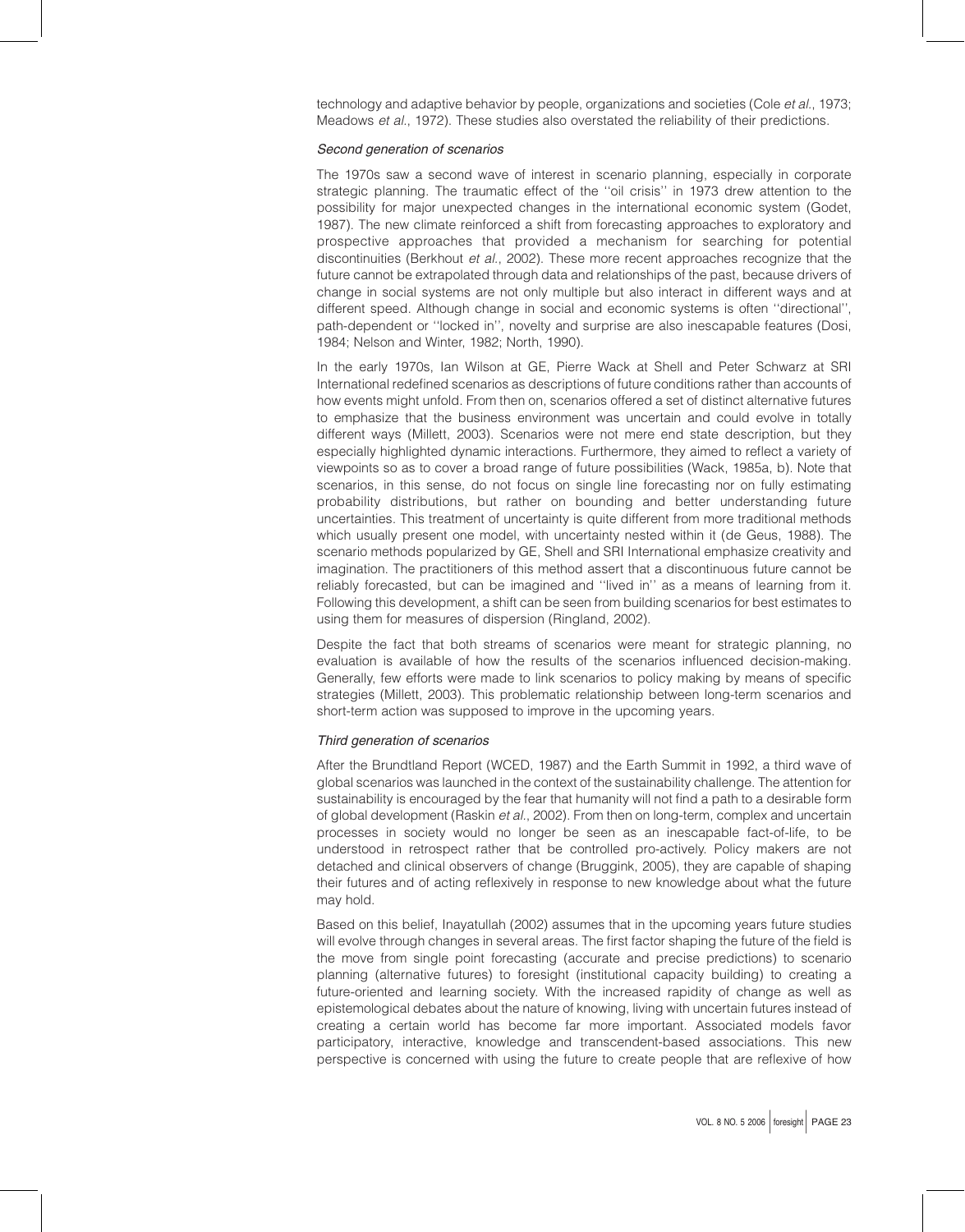current policy decisions impact future generations and how the conscious and unconscious image of the future guides the organization. Basically, this perspective is oriented towards action learning, seeking to question the future and asking questions of preferred, probable and possible futures at all levels. The second factor shaping the future is the move from reductionism to accepting complexity. It requires accepting that there are many factors that explain change and that there will always be some unknown factors. Complexity also assumes that the novel may emerge in our scenario studies. Our findings must therefore be open ended and ready to be discarded if a new or multiple paradigm(s) provide(s) more elegant, informative and explanatory insights. Finally, complexity includes emergence, that is, the new can emerge from the old. This helps to account for wildcards. Favoured methods used in accepting complexity in future studies are environmental futures scanning processes and incorporating insights that come from arenas outside official power – not just political power but official formulations of what is normal, what is sane, what is conventional or acceptable reality. Third, there will be a return to long-term research. Macro thinking and explaining the big picture remains the elusive grail of futures studies. While some argue for the new story, others believe that traditional worldviews – critically modernized – already offer the big picture of who we are, where we are going to and what is important in the long-term. The central feature of macro thinking is that there are generally grand patterns of social change. While there are discontinuities, the past and future as a whole is patterned, even if the ''laws'' are soft. Finally, scenario development will become more and more concerned with moral futures. This means that scenarios of the future cannot just be idealized pictures of the future without taking into account who are the losers of any particular future as well as who is privileged to create particular futures. However, this latter move in futures studies is not a done deal.

## Positioning transition scenarios in a typology

By the time the sustainability challenge was introduced in scenario development processes, the application of scenario practice had become very diverse, fragmented and widespread. We will use the scenario typology of van Notten (2005) to give an impression of the various scenario methods that were, and still are, in use in this third generation. More important, we will use this typology to position transition scenarios, leading to insights about their distinctiveness. Based on this we will draw lessons on the required innovations or specifications in third generation scenario processes when dealing with TM processes. The typology of van Notten (2005) is adequate in doing this, because it captures the widely differing understandings of contemporary practice. This in contrast to most scenario and foresight typologies, i.e. Amara (1981), Masini (1993), Mannermaa (1986), Inayatullah (1990), Tapio and Hietanen (2002), that focus on particular aspects of scenario development.

#### The distinctiveness of transition scenarios

The scenario typology gives an overview of current scenario practice through a comparative review of approximately 100 studies carried out since 1985 (van Notten, 2005). The studies were conducted in a variety of contexts, including businesses such as the British Airways and KPMG; ''inter-company'' cooperative efforts such as the Dutch Management Association (NIVE) and the World Business Council for Sustainable Development (WBCSD); governmental organizations such as the Rotterdam port authority; broad based participatory efforts such as those in South Africa and Colombia; and academic settings such as the Intergovernmental Panel on Climate Change (IPCC) and the VISIONS project. The studies covered a variety of topics, including transport, telecom, nutrition, gender equality, labour market, climate change and leadership (van Notten, 2005). The typology proceeds from three main characteristics comprising central aspects of scenario development:

- 1. the project goal;
- 2. the process design; and
- 3. the scenario content.

Each of those three characteristics can be divided in three sub dimensions, and each sub dimension on its turn consists of a continuum with two poles (see Figure 1). For a more in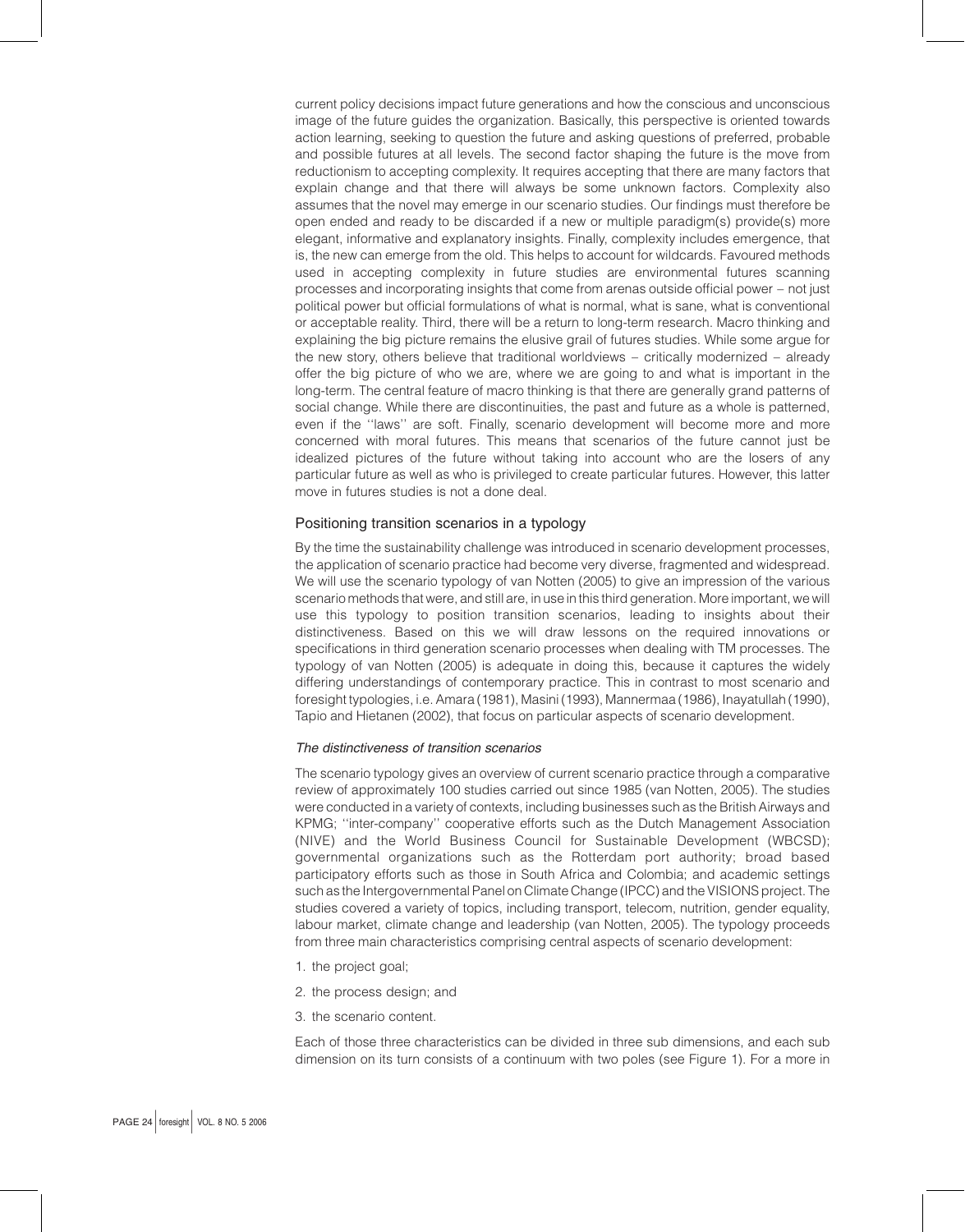**Figure 1** Transition scenarios positioned within the scenario typology of van Notten

|                                  | Function           | Process       |  |  |  | Content      |
|----------------------------------|--------------------|---------------|--|--|--|--------------|
| Goal                             | Inclusion of norms | Explorative   |  |  |  | Normative    |
|                                  | Subject            | Area/Issue    |  |  |  | Institution  |
| Process<br>design                | Input              | Qualitative   |  |  |  | Quantitative |
|                                  | Method             | Participatory |  |  |  | Model        |
|                                  | Group composition  | Inclusive     |  |  |  | Exclusive    |
| Content                          | Temporal nature    | Chain         |  |  |  | Snapshot     |
|                                  | Factors            | Heterogeneous |  |  |  | Homogeneous  |
|                                  | Interaction        | Integrated    |  |  |  | Isolated     |
| <b>Source:</b> van Notten (2005) |                    |               |  |  |  |              |

depth description of the scenario typology of van Notten (2005), we refer to his book Writing on the Wall.

The shaded boxes in the figure represent the desired characteristics of transition scenarios. These can all be inferred from the foregoing sections. The transition scenarios are not positioned within this matrix with the purpose of exhaustively analyzing these scenarios in light of the state-of-the-art. As we are trying to determine the distinctive character of transition scenarios, the focus in this paragraph will be on illuminating those characteristics that conceal the potential for innovation en existing scenario methods. Therefore, a more elaborate description will be given of the hybrid characteristics of transition scenarios, those that cannot be univocal allocated to the matrix. In this respect, the goal of the scenario in relation to its function and normativity receive attention. In discussing this, we will follow on the introduction, in which the relevance of embedding scenarios in a broader trajectory was addressed.

Until now, most scenario applications have been carried out in isolation, serving the goal of policy making. Therefore, they have a strong orientation towards content aspects of a scenario that are of relevance for short-term strategies (Berkhout and Hertin, 2002; van der Heijden, 2005; Schwartz, 2005; Ringland, 2002). Transition scenarios on the other hand also serve a process function as they are embedded in a TM trajectory. Herein, transition scenarios evolve from the first stage of the TM-cycle in which the borders of the system are explored, persistent problems are structured and conditions for sustainable visions are set. Transition scenarios build on and refine this knowledge by developing these further into concrete storylines on a system level. The resulting transition scenarios provide direction and focus for further stages in the TM-cycle by identifying sub themes that can be developed into transition pathways on a tactical level, eventually leading to experiments on an operational level. Thus, within scenario development, the process of seeking, learning and experimenting is at least as important as the product. For this reason, we propose that in the future more attention has to be paid to process related aspects of scenario development.

With regard to the inclusion of norms, transition scenarios distinguish themselves from the majority of scenarios in that they are explorative and normative at the same time. Berkhout and Hertin (2002) give us reason to believe that explorative and normative approaches act under different assumptions and therefore cannot be used in combination when developing a scenario. First of all, a normative approach is based on subjectivity, expressing preferences and adding a positive or negative connotation to a scenario. An explorative scenario in the other hand needs to be as objective as possible in order to map a possibility space and inform decisions of the present. Also, a normative approach presupposes that the future is not only a continuation of past relationships and dynamics but also can be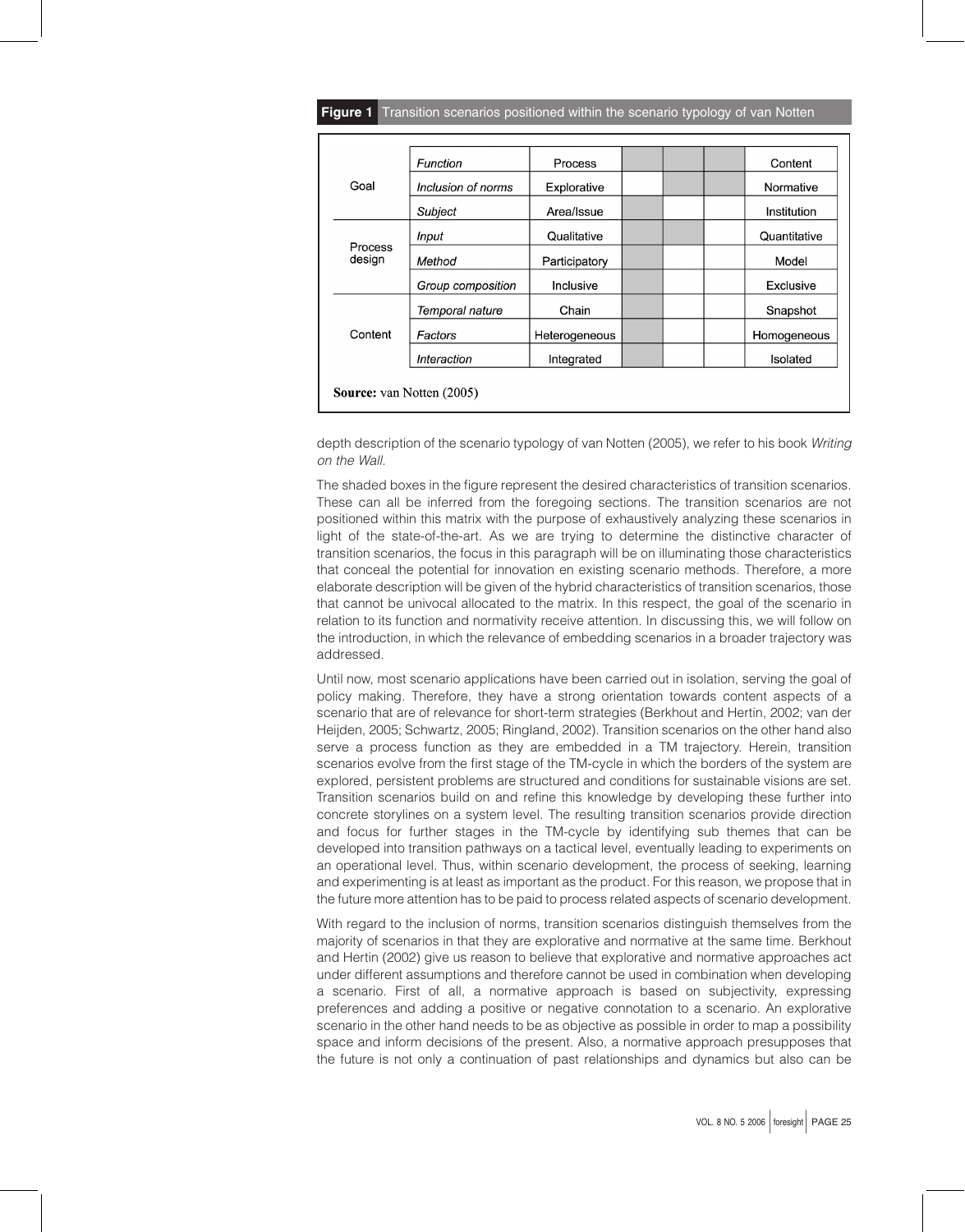shaped by human choice and action while explorative approaches take past trends as their starting point (Dreborg, 1996, cited in Berkhout and Hertin, 2002). Transition scenarios combine these two approaches in that they map a possibility space (explorative) within the boundaries of long-term sustainability (normative).

#### Transition-specific properties

Based on Figure 1 and the foregoing about the hybrid characteristics of transition scenarios, we come to the conclusion that current scenario methods are still the basis for the development of transition scenarios. This because there is a strong resemblance between the theoretical claims of the second and third generation of scenarios and our criteria of transition scenarios. However, due to the fact that most of their claims have never fully been realized in practice, there is still a lot of work to do, i.e. in relation to the goal of a scenario, transition scenarios could not be univocally allocated to the typology of van Notten (2005), therefore new combinations in already existing characteristics of current scenario use are required. On top of that, we can extract some transition specific characteristics that are not part of the typology of van Notten (2005). Here lies the potential for innovation in existing methods.

First of all, transition scenarios are focused on a societal transition challenge. The TM-cycle starts off with defining and marking the system that is of relevance for reaching future sustainability. Based on these insights, persistent problems are identified and related consequences are anticipated. To acquire an orientation that is directed towards future sustainability and create a sense of urgency for tackling the problems at hand, a transition challenge is formulated. When developing a transition challenge, persistent problems on the short-term are transformed in desirable future states of the system on the long-term. This process is also called ''transitioning''. In doing this, the context for deliberation is more or less the same but more future oriented. By shifting the accent from problem solving to goal seeking and from negative problems on the short-term to positive ambitions on the long-term, a sense of urgency and a process of reframing are stimulated.

Second, transition scenarios take the system level as a main point for describing the dynamics of a transition over a period of one or two generations. This approach is in line with the recognition of Agenda 21, in which the need for a systemic approach was explicitly expressed (Raskin et al., 2002). Normally, a drawback of describing the system as a whole is that the level of detail is rather limited. Also, the further one reaches into the future, the more abstract and the less certain it becomes, the less guidance it can offer for concrete short-term strategies. However, these challenges are faced by embedding scenario development in the TM-cycle. The transition scenarios are developed at a strategical level but continue throughout the TM-cycle to be the framework within which transition pathways on a tactical level are developed and experiments on an operational level are identified. In this sense, transition scenarios become more and more refined when passing through the different phases of the TM-cycle, therefore being able to offer guidance for short-term strategies.

## Conclusions and recommendations

Before we reach conclusions and provide some recommendations for further research, we want to start off with an image of scenario practice that troubles us and needs more attention in the future. This as a run-up to our final conclusions and recommendations.

What is most problematic in our view is that theoretical claims are not a guarantee for accurate translation into scenario practice, i.e. in theory, scenario development is in fact a way to consider future discontinuity. Berkhout (2005) argues that, ''scenarios provide a response to the problems of discontinuity''. However, this theoretical promise might not be reflected in scenario practice (van Notten, 2005). A comparative study of scenarios developed in the 1990s concluded that many scenarios have a business as usual character and assume that current conditions will persist for decades (Greeuw et al., 2000). This criticism is common. Bruun et al. (2002) argue that the overwhelming majority of scenarios can be characterized as conventional and trend based. Similarly, Marien (2002) claims that scenario studies often ignore the wild carts of low possibility. Brooks (1986, p. 326 cited in van Notten, 2005) argues that the problem is not that analysts have been unaware of the short-comings of surprise free thinking, but rather that they lack usable methodologies to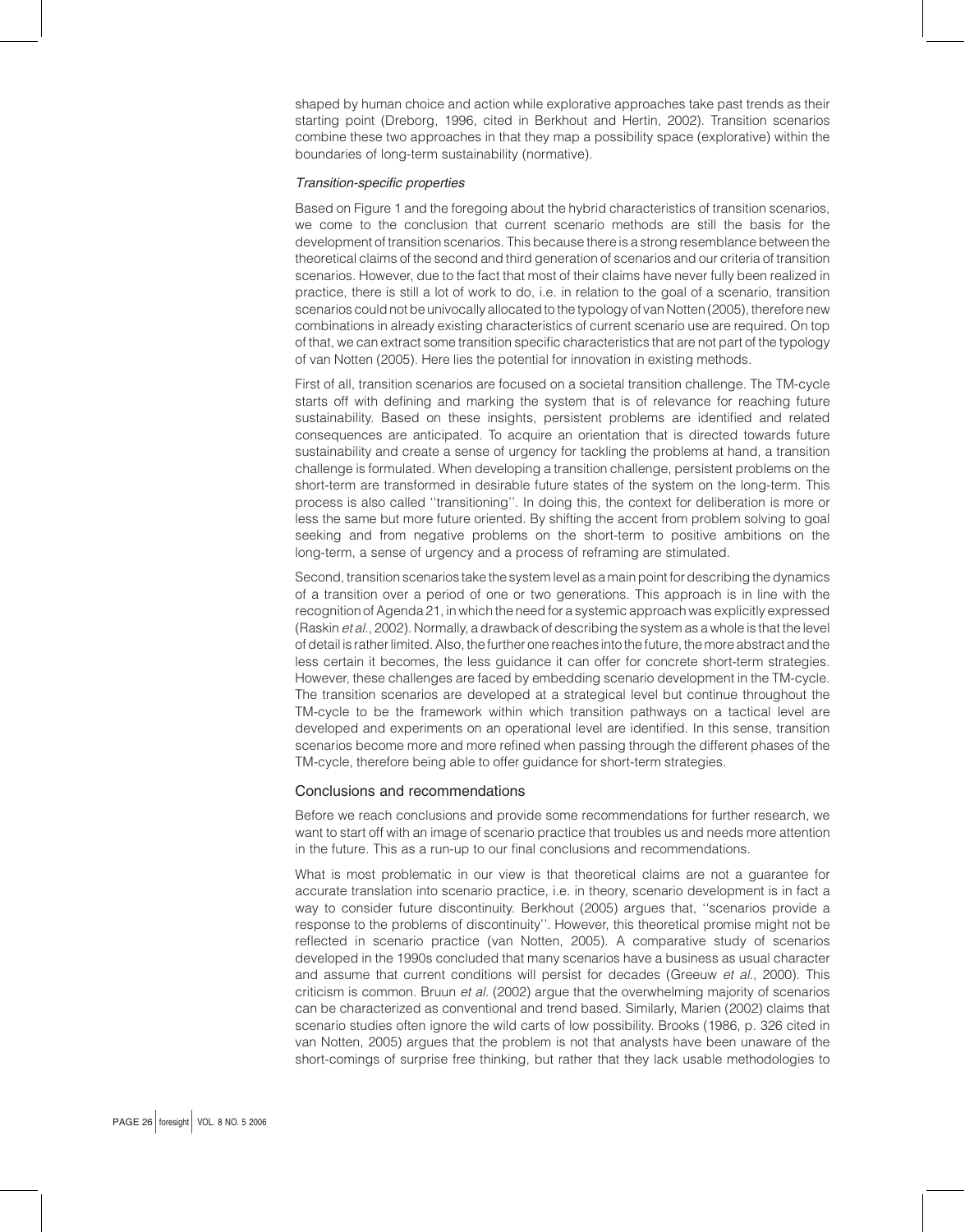deal with discontinuities and random events. Crisis management literature has repeatedly noted the fact that ''long before its actual occurrence, a crisis sends off a repeated and persistent trail of early warning signals" (Mitroff, 1988, cited in Mendonca et al., 2004). The challenge is to assemble the myriad pieces of information into a meaningful mosaic. If we neither take time to look at them nor consider how they might be anticipated, they are guaranteed to catch us off our guard. Only in retrospection it becomes evident that even those ''all of a sudden'' appearing discontinuities are preceded by so-called ''weak signals''. These signals appear first in less plausible alternatives to current mental models but could have been perceived in the run-up with adequate sensibility (Fink et al., 2004).

The underlying message of this example is that under conditions of higher uncertainty and complexity, the authority of formal methods and experts tends to decline. Many practitioners today argue that a balance of methods is desirable and that efforts should be made to establish better links between them (Fontela, 2000: Greeuw et al., 2000, cited in Berkhout and Hertin, 2002). This argument is common. Mannermaa (2000) argues that we need new methods for understanding our world deeply enough to make well-argued scenarios of the future. In line with this reasoning, the next great challenge in Millett's (2003) opinion is to stimulate synthesis in existing definitions and methods of scenarios into a new composite approach. He believes that scenario methods are ready to evolve to the next level of development. Scenario methods have been practiced for more than 30 years with many marginal improvements but no radical revision. Millett (2003) argues that the next generation of scenario tools should not only combine previous methods, but also actually blend them into a more comprehensive methodology.

## **Conclusions**

Returning to the points of view presented in this article while proceeding on the above discussion, the positioning of transition scenarios within the scenario typology of van Notten (2005) led to the insight that although transition scenarios have their basis in the prevailing scenario methods, univocal allocation was not possible with regard to the goal-oriented characteristics. Therefore transition scenarios can be characterized as a hybrid form of scenario use, combining process and product functions while having both an explorative and a normative orientation. Besides these differences, transition scenarios also contain a few innovative characteristics that cannot be retrieved from the typology of van Notten (2005), i.e. the focus on a societal transition challenge, the description of transition dynamics at a system level, and the very long-term as an orientation for the short-term. Against this background, we plead for a synthesis in existing scenario methods, consisting of new combinations in prevailing scenario methods and innovations in existing methods.

#### Recommendations

Although we have addressed the need for a synthesis in existing scenario methods, we still face the challenge of providing clear-cut answers. In trying to integrate scenario development processes within TM processes, we stand at the beginning of exploring a new research area. In line with the challenge we face, a few recommendations for further research can be made.

First of all, although the relevance for scenario development within TM has been addressed, research about scenario development within the context of TM has been poor. Further systemic thought in this field is needed in order to get a clear and robust picture of the requirements of transition scenarios, not only in theory but also in practice. This article is a first establishment of the theoretical interpretation of criteria for transition scenarios. Second, more attention needs to be paid to the process aspects of scenario development. While the overwhelming scenario applications have been directed at content aspects of policy making, transition scenarios are more bilateral in that they also serve the process of TM at several scale levels. Research about the embedding of scenario development within the TM-cycle is therefore important. Finally, when the theoretical and practical knowledge base of transition scenarios is well considered and implications for embedding have been contemplated, methods for the development of transition scenarios can be derived.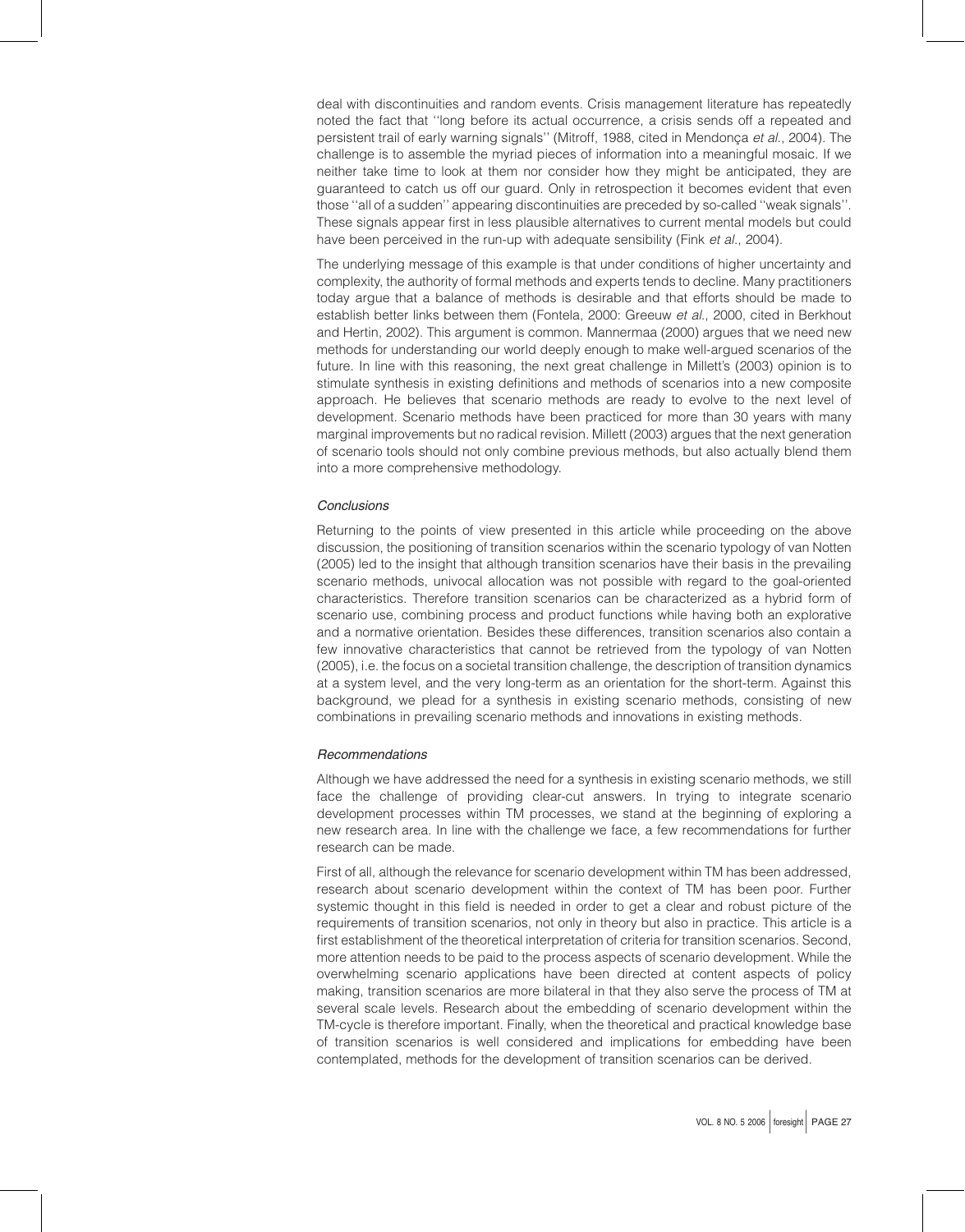#### **Notes**

- 1. Agenda 21 is a comprehensive plan of action to be taken globally, nationally and locally by organizations of the United Nations System, Governments, and Major Groups in every area in which human impacts on the environment. Agenda 21 is adopted by more than 178 Governments at the United Nations Conference on Environment and Development (UNCED) held in Rio de Janeiro, Brazil, 3 to 14 June 1992.
- 2. Informal name for the United Nations Conference on Environment and Development (UNCED) held in Rio de Janeiro, Brazil, 3 to 14 June 1992.

#### **References**

Advies kerngroep Structuurvisie Parkstad Limburg 2030 (2003), Op hete kolen. Een visie op de toekomst Parkstad Limburg, available at: www.parkstad-limburg.nl/index2.htm (acessed 28 March 2006).

Advies VROM-raad and algemene energieraad (2004), Energietransitie: Klimaat voor nieuwe kansen, available at: www.vromraad.nl/Download/Advies%20energietransitie%20lange%20versie.pdf

Amara, A. (1981), ''The futures field: searching for definitions and boundaries'', The Futurist, Vol. 15 No. 1, pp. 25-9.

Berkhout, F. (2005), ''Shared visions of the future in systems innovation'', Conference paper: European Forum on Integrated Environmental Assessment (EFIEA).

Berkhout, F. and Hertin, J. (2002), Foresight Futures Scenarios: Developing and Applying a Participative Strategic Planning Tool, Greenleaf Publishing, Sheffield.

Berkhout, F., Hertin, J. and Jordan, A. (2002), ''Socio-economic futures in climate change impact assessment: using scenarios as 'learning machines''', Global Environmental Change, Vol. 12, pp. 83-95.

Bruggink, J.J.C. (2005), ''The next 50 years: four European energy futures'', Report of Energy Research Centre of The Netherlands (ECN), Petten.

Bruun, H., Hukkinen, J. and Eklund, E. (2002), ''Scenarios for coping with contingency: the case of aquaculture in the Finnish Archipelago Sea'', Technological Forecasting and Social Change, Vol. 69, pp. 107-27.

Cole, H.S.D., Freeman, C., Jahoda, M. and Pavitt, K.L.R. (1973), Thinking about the Future: A Critique of ''Limits to Growth'', Sussex University Press, London.

de Bruin, H., ten Heuvelhof, E. and in't Veld, R. (1998), Procesmanagement: over procesontwerp en besluitvorming, Academic Service, Den Haag.

de Geus, A. (1988), ''Planning as learning'', Harvard Business Review, Vol. 3, pp. 70-4.

Dirven, J., Rotmans, J. and Verkaik, A. (2002), Samenleving in transitie: Een vernieuwend gezichtspunt, Innovatienetwerk Agrocluster en Groene Ruimte, Den Haag.

Dosi, G. (1984), Technical Change and Industrial Transformation: The Theory and an Application to the Semiconductor Industry, Macmillan, London.

Elzen, B., Geels, F.W. and Green, K. (2004), System Innovation and the Transition to Sustainability, MPG Books, Cornwall.

Fink, A., Siebe, A. and Kuhle, P.P. (2004), "How scenarios support strategic early warning processes", Foresight, Vol. 6 No. 3, pp. 173-85.

Gallopin, G., Hammond, A., Raskin, P. and Swart, R. (1997), Branch Points: Global Scenarios and Human Choice, Stockholm Environment Institute, Stockholm.

Gilovich, J. (1981), ''Seeing the past in the present: the effect of associations to familiar events on judgments and decisions", Journal of Personality and Social Psychology, Vol. 40 No. 5, pp. 797-808.

Godet, M. (1987), Scenarios and Strategic Management, Butterworth, London.

Greeuw, S.C.H., van Asselt, M.B.A., Grosskurth, J., Storms, C.A.M.H., Rijkens, N., Rothman, D.S. and Rotmans, J. (2000), Cloudy Crystal Balls, European Environment Agency, Copenhagen.

Grin, J. (2004), De politiek van omwenteling met beleid, Oratie, Universiteit van Amsterdam, Amsterdam.

Grin, J., de Graaf, H. and Vergragt, P. (2003), ''Een derde generatie milieubeleid; een sociologisch perspectief en een beleidswetenschappelijk programma'', Beleidswetenschap, Vol. 17 No. 1, pp. 51-7.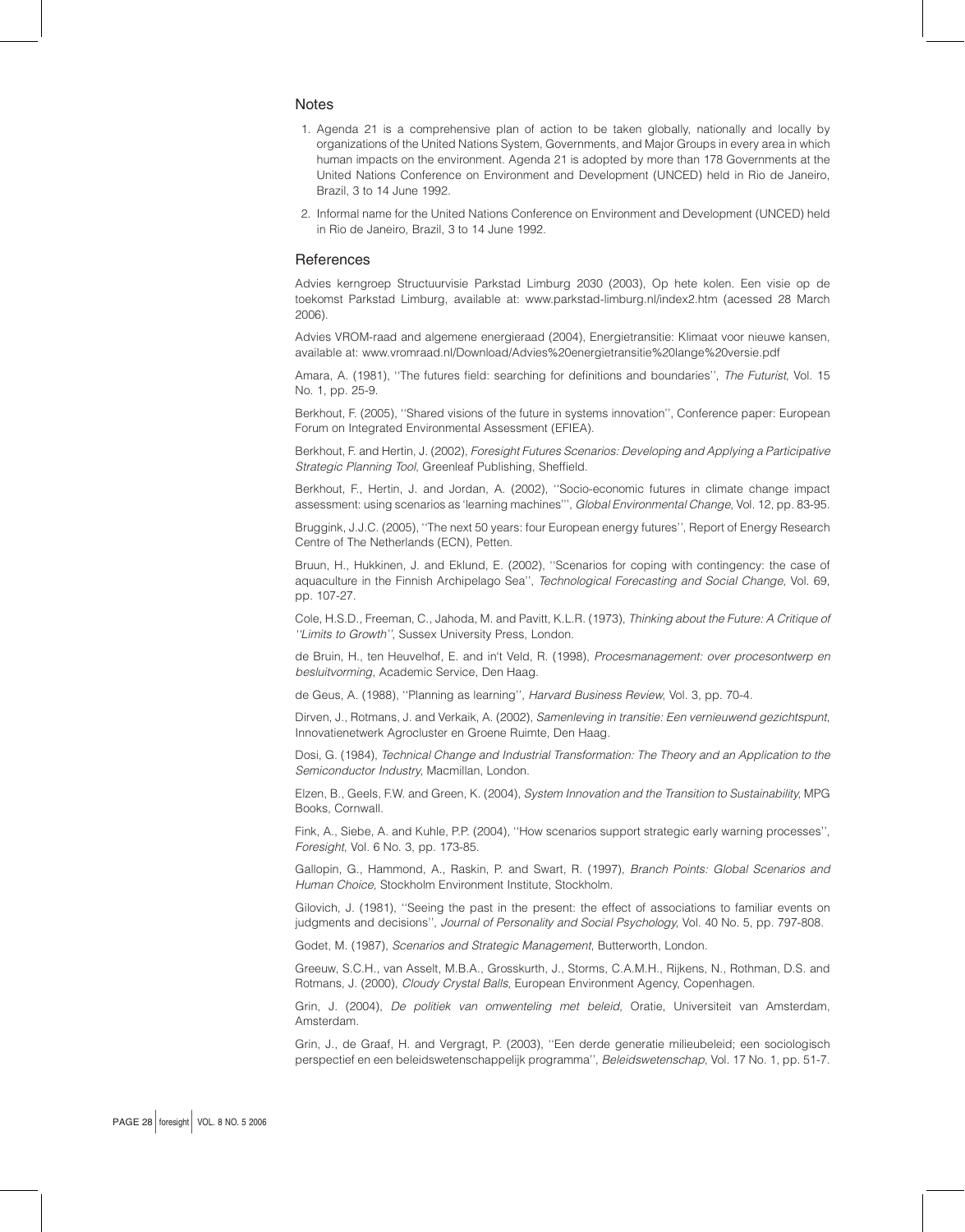Harremoës, P., Gee, D., MacGarvin, M., Stirling, A., Keys, J., Wynne, B. and Vaz, S.G. (2001), Late Lessons from Early Warnings: The Precautionary Principle 1896-2000, European Environment Agency, Copenhagen.

Inayatullah, S. (1990), ''Deconstructing and reconstructing the future: predictive, cultural and critical epistemologies'', Futures, Vol. 22 No. 2, pp. 115-41.

Inayatullah, S. (2002), ''Reductionism or layered complexity? Futures of futures studies'', Futures, Vol. 34 Nos 3/4, pp. 295-302.

Kahn, H. and Wiener, A.J. (1967), The Year 2000: A Framework for Speculation on the Next Thirty-three Years, Macmillan, New York, NY.

Kasemir, B., Jäger, J., Jaeger, C.C. and Gardner, M.T. (2003), Public Participation in Sustainability Science: A Handbook, Cambridge University Press, Cambridge.

Kemp, R. and Loorbach, D. (2003), ''Governance for sustainability through transition management'', Conference paper IHDP, Montreal.

Khakee, A. (1999), "Participatory scenarios for sustainable development", Foresight, Vol. 1 No. 3, pp. 229-40.

Kickert, W.J.M., Klijn, E.H. and Koppenjan, J. (1997), Managing Complex Networks: Strategies for the Public Sector, Sage Publications, London.

Koriat, A., Lichtenstein, S. and Fischhof, B. (1980), ''Reasons for confidence'', Journal of Experimental Psychology: Human Learning and Memory, Vol. 6, pp. 107-18.

Krohn, W., Küppers, G. and Novotny, H. (1990), Portrait of a Scientific Revolution, Kluwer Academic Publishers, Dordrecht.

Leeuwis, C. (2003), Van strijdtonelen en luchtkastelen. Communicatie en Innovatie Studies. Oratie, Universiteit van Twente, Twente.

Lichtenstein, S., Fischhof, B. and Philips, L.D. (1982), ''Calibration of probabilities: the state of the art to 1980", in Kahneman, D., Slovic, P. and Tversky, A. (Eds), Judgment under Uncertainty: Heuristics and Biases, Cambridge University Press, Cambridge, pp. 306-34.

Loeber, A. (2004), Practical Wisdom in the Risk Society, Proefschrift, Universiteit van Amsterdam, Amsterdam.

Loorbach, D. (2004), ''A multi-level framework for transition management'', paper presented at the International Conference on Innovation, Sustainability and Policy, Seeon, Germany, 23-25 May 2004.

Loorbach, D. and Rotmans, J. (2006), ''Managing transitions for sustainable development'', in Wieczorek, A.J. and Olsthoorn, X. (Eds), Industrial Transformation – Disciplinary Approaches Towards Transformation Research, Kluwer, Deventer.

Mannermaa, M. (1986), ''Futures research and and social decision-making: alternative futures as a case study'', Futures, Vol. 18 No. 5, pp. 658-70.

Mannermaa, M. (2000), ''New tools and knowledge for a sustainable future'', Futures, Vol. 5 No. 3, pp. 618-21.

Marien, M. (2002), "Futures studies in the 21st century: a reality-based view", Futures, Vol. 34, pp. 261-81.

Masini, E.B. (1993), Why Futures Studies?, Grey Seal Books, London.

Mason, R. and Mitroff, I.I. (1981), Challenging Strategic Planning Assumptions, John Wiley & Sons, New York, NY.

Meadowcroft, J. (2005), ''Environmental political economy'', Technological Transitions and the State. New Political Economy, Vol. 10 No. 4, pp. 479-98.

Meadows, D.H., Meadows, D.L., Randers, J. and Behrens, W.W. (1972), The Limits to Growth: A Report for the Club of Rome's Project on the Predicament of Mankind, Universe Books, New York, NY.

Mendonça, S., Pina e Cunha, M., Kaivo-oja, J. and Ruff, F. (2004), "Wild cards, weak signals and organizational improvisation'', Futures, Vol. 36, pp. 201-18.

Millett, S.M. (2003), "The future of scenarios; challenges and opportunities", Strategy & Leadership, Vol. 31 No. 2, pp. 16-24.